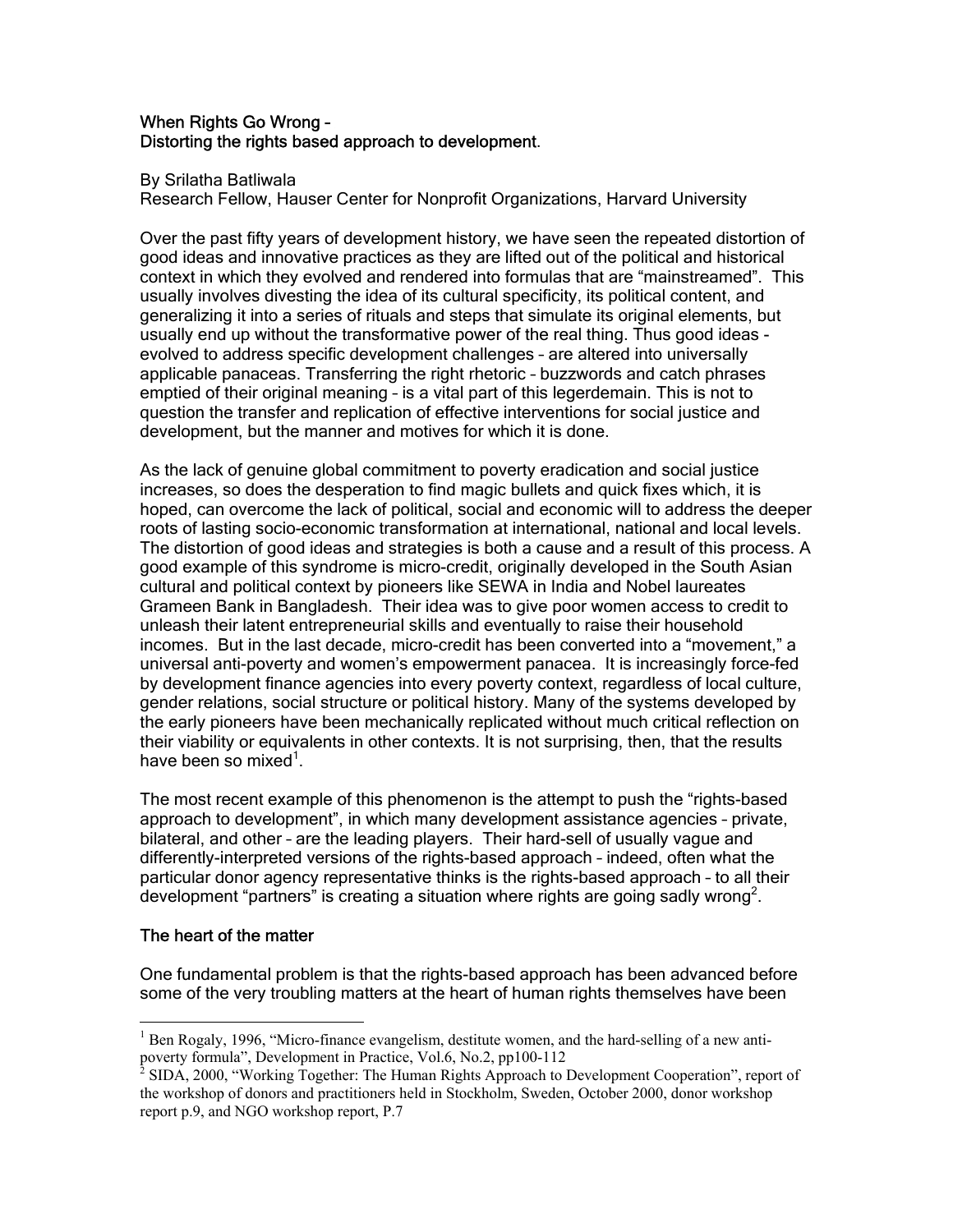addressed or resolved. In a compelling critique of the evolution of the current body of international human rights<sup>3</sup>, Makau Mutua argues that not only have the current body of human rights been framed from an overwhelmingly European, Rousseauvian perspective of the individual as both the object and subject of rights, but that they have increasingly become the goal and instrument of a modern-day civilizing project in the non-Western world.<sup>4</sup> Mutua asserts that the philosophical underpinnings of the current body of human rights have not been evolved through a genuinely multicultural ground-up debate, distilling what is authentically universal from the highest values and ethical frameworks of societies around the world.

As a former feminist activist and native of Karnataka, I can strongly identify with this argument: if the values that imbued the revolutionary Veerashaiva movement of thirteenth century Karnataka had informed the construction of the international bill of rights, the struggle of the international women's movement against the androcism of the earlier rights framework<sup>5</sup> may not have occurred. Women's right to social equality and physical security were clearly articulated by Bhakti Saint Akkamahadevi in several of her *vachanas*<sup>6</sup> and gender equality was an integral part of the Veerashaiva struggle. I raise this not with naïve chauvinism but to illustrate the rich and diverse sources that have existed - outside the West - for framing universal rights

The individual focus of the rights discourse is another inherent problem that has been widely critiqued. This has sought to be corrected by focusing on collective rights, but this does not negate the core problem of assumed universality. What is more, the experience of indigenous communities attempting to protect their customary rights to forests and land in the face of market forces indicates that collective rights are no more easily asserted or protected from violation than individual rights, and that even when they are, it is in terms that are far from traditional norms and values. Native Americans in the United States, for instance, have asserted their sovereignty over tribal lands through rights-based legal instruments, but are struggling to control and distribute revenues from gambling casinos with the collapse of customary governance and judicial systems and increasingly predatory external forces they are ill-equipped to confront:

*"….additional problems are now arising in the reservations due to the lack of pre-existent law regarding the issues raised by open gaming and the impending collapse of traditional Indian courts of justice. This is becoming a major issue as cybercriminals and organized crime are seeing the lightly defended reservation gaming as open territory*."<sup>7</sup>

Another problem with the rights discourse itself – and pertinent to the arguments I will later present in this article - is that the *responsibilities* side of the discourse has been

<sup>&</sup>lt;sup>3</sup> The Universal Declaration of Human Rights, The Covenant on Civil and Political Rights, the Covenant on Social, Economic and Cultural Rights, The Convention on Elimination of All forms of Discrimination Against Women, the Convention on Rights of the Child, etc., etc., collectively known as the Universal Bill of Rights.

<sup>4</sup> Makau Mutua, 2002, *Human Rights: A Political and Cultural Critique*, Philadelphia, University of Pennsylvania Press, Pennsylvania Studies in Human Rights Series.

<sup>&</sup>lt;sup>5</sup> Which, till the mid-Nineties, did not recognize rape and domestic violence against women as human rights violations.

 $6$  Devotional song-poems that contained clear philosophical precepts and condemnations of social evils such as caste and women's oppression.

<sup>&</sup>lt;sup>7</sup> See http://www.americanindians.com/article.htm?id=87&Native\_American\_Casinos for a discussion of the problems resulting from casinos.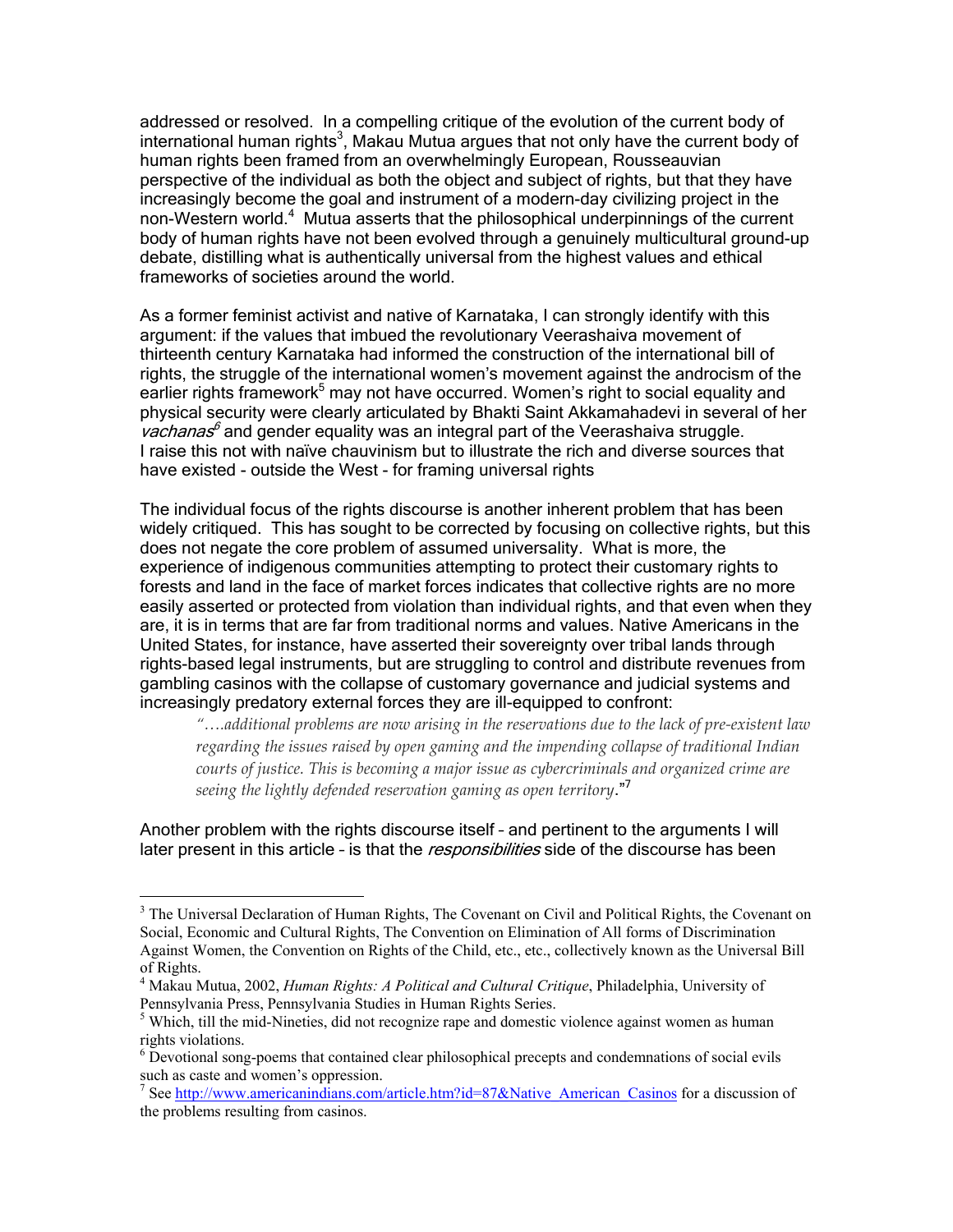very under-developed, especially the notion of collective or communal responsibilities $8$ . Western-influenced rights advocates even in India fear that the notion of responsibilities is too weak, and used by oppressive forces to reassert their subordination of oppressed groups – women in India, for instance, are often reminded of their responsibilities rather than their rights.

The rights community speaks of rights-holders and duty-bearers, and in theory, at least, the rights-based approach to development acknowledges the critical role of informal mediating structures like communities and clans, and that duty-bearers include not only the state and its agencies, but a range of customary and informal social structures:

- The analysis aims to determine what i*mmediate, underlying and structural obstacles* there are to realising rights. This includes examining social, cultural, legal and administrative frameworks, which requires studying how people's claims are processed by authorities in the different arenas of negotiation (e.g. customary law, religious law, statutory law, constitutional law, etc.) (Moser & Norton, 2001; The Human Rights Council of Australia, 2001).
- A rights-based analysis must necessarily *identify responsible duty-bearers* (UN, 2003). Not only does this include the state at different levels, it also comprises the identification of other duty-bearers in society, including family, the community, corporate actors, etc. The capacities and resources of the duty-bearers to fulfil their duties should be assessed.<sup>9</sup>

Indeed, for most poor and oppressed social groups, the local social structures in which they negotiate their lives, resources and rights are the determining layer through which their individual circumstances are mediated. Even the rights of citizenship are mediated by communities and identity groups of various kinds – witness the phenomenon of "vote banks".

On the other hand, many cultures around the world accord a higher place to *collective* duties and responsibilities rather than to individual or collective rights. This is very significant for the implementation of the rights-based approach, which tends, in practice, to define state authorities and agencies as the primary duty-bearers in protecting and promoting rights, and emphasizes individual citizens as rights-holders. This is particularly true when donors have promoted the approach, since the visibility and possibility of measuring successful individual claims and implementation of state obligations shifts the focus to these actors rather than less visible mediating structures. I am not here advancing a cultural relativism argument, but merely pointing out that rights strategies – and particularly their assessments - have not yet been fully developed around how and where most people – particularly women and oppressed and marginalized groups actually experience the affirmation or denial of their rights: the family, clan, tribe, caste group, etc..

There is also the knotty problem of the hierarchy of rights – wished away as false or politically motivated by rights advocates – that continues to plague us. Some people's rights – such as indigenous people's right to their traditional territories (the dam-affected

<sup>8</sup> David Flynn, "Whats Wrong with Rights? Rethinking Human Rights and Responsibilities", *Australian Social Work*, Vol.58, No.3, pp244 – 256, September 2005

<sup>&</sup>lt;sup>9</sup> Cecilia M. Ljungman, COWI, "Applying a Rights-based Approach to Development: Concepts and Principles", paper presented at the conference on Winners and Losers from Rights-based Approaches to Development, Nov.2004, p.10, accessed on Nov.12, 2006, at:

http://www.sed.manchester.ac.uk/idpm/research/events/february2005/documents/Ljungman\_000.doc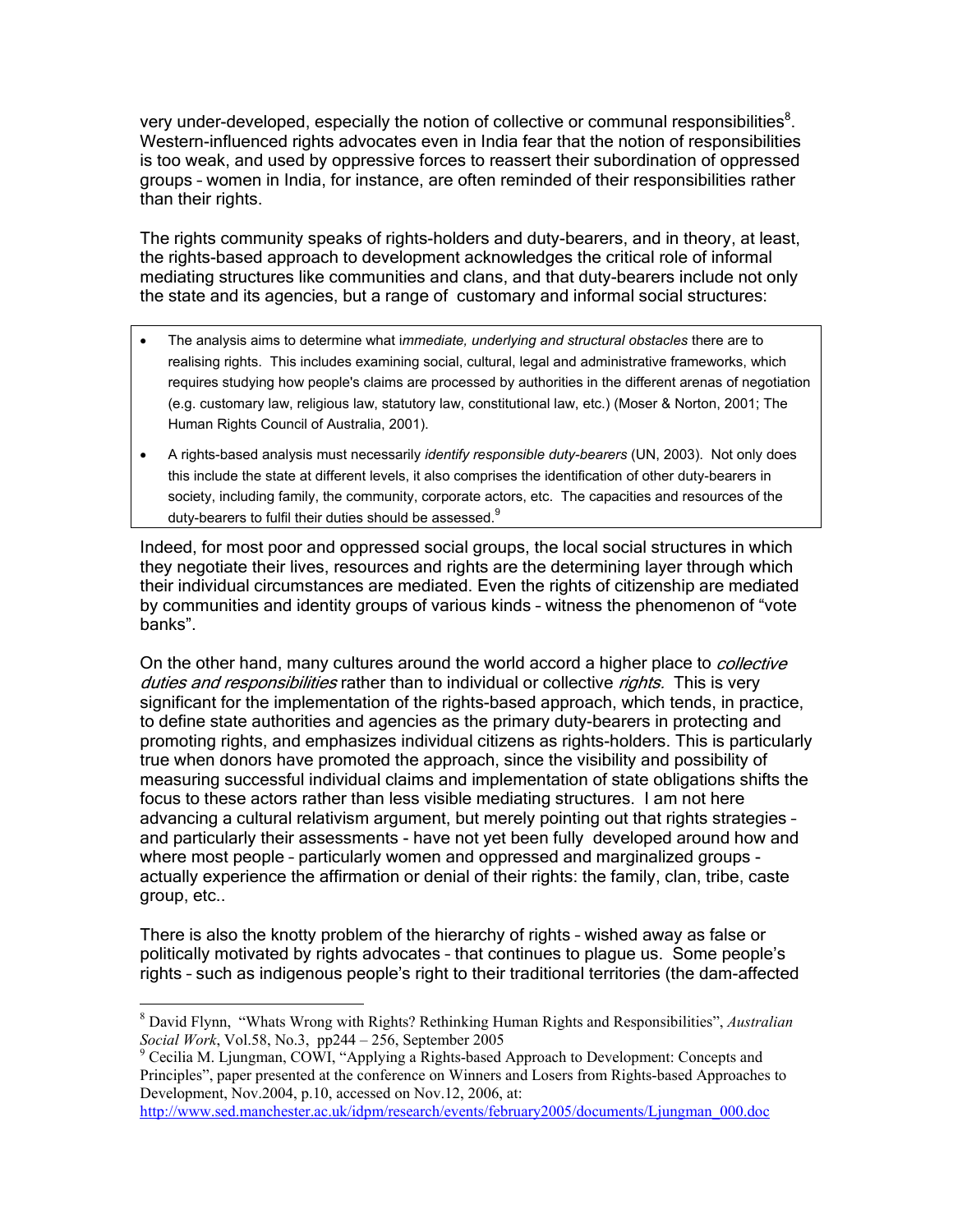in the Narmada Valley) – will apparently sometimes clash with the equally valid right to employment and food security of others (the drought-affected farmers and agricultural labourers in Kutch and Saurasthra)<sup>10</sup>. I do not want to get into the debate, here, of who is ultimately responsible for or gains from putting these rights into opposition – I am merely trying to show that there are a large number of very complex and unsettling issues at the heart of human rights, and therefore of rights-based approaches to development.

My point is that it is from this very contentious place, with its enormous and unresolved conceptual and strategic conundrums, that the *discourse* of the rights-based approach to development has emerged. It is useful to stress, however, that rights-based *strategies* themselves are much older than this discourse – one could argue, for instance, that all the anti-colonial struggles were rights-based approaches to development, and that a large number of the struggles of marginalized and oppressed groups in our country over the past fifty years – the movements of Dalits, peasants, workers, displaced people and women – were also rights-based struggles to access and equitable distribution of the fruits of development. So it is important to distinguish between the *discourse* of rightsbased development and actual rights-based movements for equality, development, selfdetermination and participation, which are certainly much older.

The rationale that gave rise to the rights-based discourse somewhere in the late Nineties is important to understand. It was intended to move development out of the realm of a privilege that benevolent regimes might - or might not - provide their citizens to enjoy, to a *right* that could be "legally enforced", claimed and asserted. It was intended to remove the element of voluntary fulfilment of basic human needs by benign states – what Ake called the "modest privilege of protection from the power of the state"<sup>11</sup>, and replace it with the legal *obligation* of regimes to enable and actualize the basic rights of their citizens. But most of all, the rights-based approach was originally developed by several international activist NGOs (such as OXFAM) in order to link human rights and development, and to surface the link between poverty and rights.

The rights approach is viewed as being closely allied to the achievement of the Millennium Development Goals of the UN, and the Poverty Reduction Strategies of the World Bank. Advocates of the approach argue that poverty eradication and the right to adequate income, health, education, peace, security and participation in governance should not be a matter of privilege, benevolence, or development goals, but the basic right of all human beings. As some rights advocates would have it, the rights based approach was developed to enable people to *fulfil their basic needs by demanding basic* rights. Although social and economic rights are obviously at the core, the approach is usually described as encompassing a much broader and more holistic notion of human well-being. Clearly the rights-based approach to development has many important strengths, but there are four basic processes through which it goes wrong in practice:

# A conceptual cloud

 $\overline{a}$ 

Firstly, the rights-based approach has been defined so broadly as to almost blunt it of its usefulness, since almost any duty-bearer could claim that rights are being integrated into

 $10$  see, for instance, Gail Omvedt's arguments in her Open Letter to Arundhati Roy, August 1999, http://www.narmada.org/debates/gail/gail.open.letter.html

 $11$  Claude Ake, 1996: "Mistaken Identities: How Misconceptions of Relations between Democracy, Civil Society and Governance Devalue Democracy", Keynote Address, International Conference on Governance, Getulio Vargas Institute, Sao Paolo, Brazil, November 1996.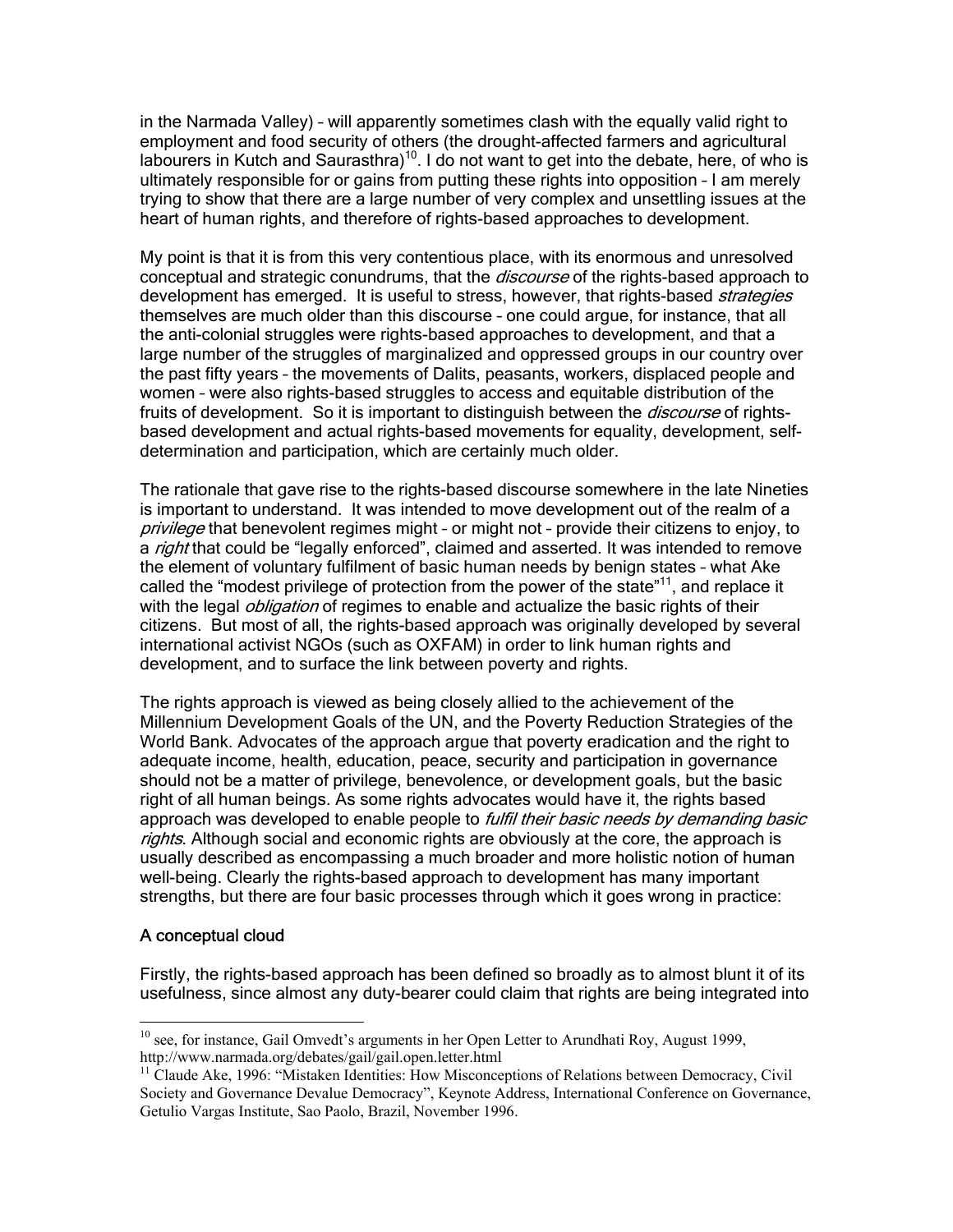their policies and actions. Examine the following definition of the approach taken from the website of the UN High Commission on Human Rights<sup>12</sup>:

### Box 1: What is the Rights-Based Approach?

"A rights-based approach to development is a conceptual framework for the process of human development that is normatively based on international human rights standards and operationally directed to promoting and protecting human rights……. Essentially, a rights-based approach integrates the norms, standards and principles of the international human rights system into the plans, policies and processes of development……..The norms and standards are those contained in the wealth of international treaties and declarations. The principles include equality and equity, accountability, empowerment and participation. A rights-based approach to development includes the following elements: an express linkage to rights, accountability, empowerment, participation, nondiscrimination and attention to vulnerable groups.

 "Rights-based approaches are comprehensive in their consideration of the full range of indivisible, interdependent and interrelated rights: civil, cultural, economic, political and social. This calls for a development framework with sectors that mirror internationally guaranteed rights, thus covering, for example, health, education, housing, justice administration, personal security and political participation.

"Rights-based approaches focus on raising levels of accountability in the development process by identifying claim-holders (and their entitlements) and corresponding dutyholders (and their obligations). In this regard, they look both at the positive obligations of duty-holders (to protect, promote and provide) and at their negative obligations (to abstain from violations). They take into account the duties of the full range of relevant actors, including individuals, States, local organizations and authorities, private companies, aid donors and international institutions.

"Such approaches also provide for the development of adequate laws, policies, institutions, administrative procedures and practices, and mechanisms of redress and accountability that can deliver on entitlements, respond to denial and violations, and ensure accountability. They call for the translation of universal standards into locally determined benchmarks for measuring progress and enhancing accountability."13

As we can see, this offers a very comprehensive framework and some useful possibilities for those attempting to hold states and other powerful institutions more accountable for implementing equitable and effective development policies and programs and progressive legislation. At the same time, it is clear that its elements are more easily embraced and monitored at the level of law and policy, but less so in terms of administrative procedures and practices. Most of all, it would be very difficult to hold communities and traditional social structures, whose hierarchies and authority systems are not controlled by formal law, to account for violations or positive change. In this sense, the rights-based approach is not necessarily more empowering than other

<sup>&</sup>lt;sup>12</sup> See Guidelines of the Unitedd Nations Office of the High Commissioner for Human Rights, www.unohchr.org<br><sup>13</sup> ibid.,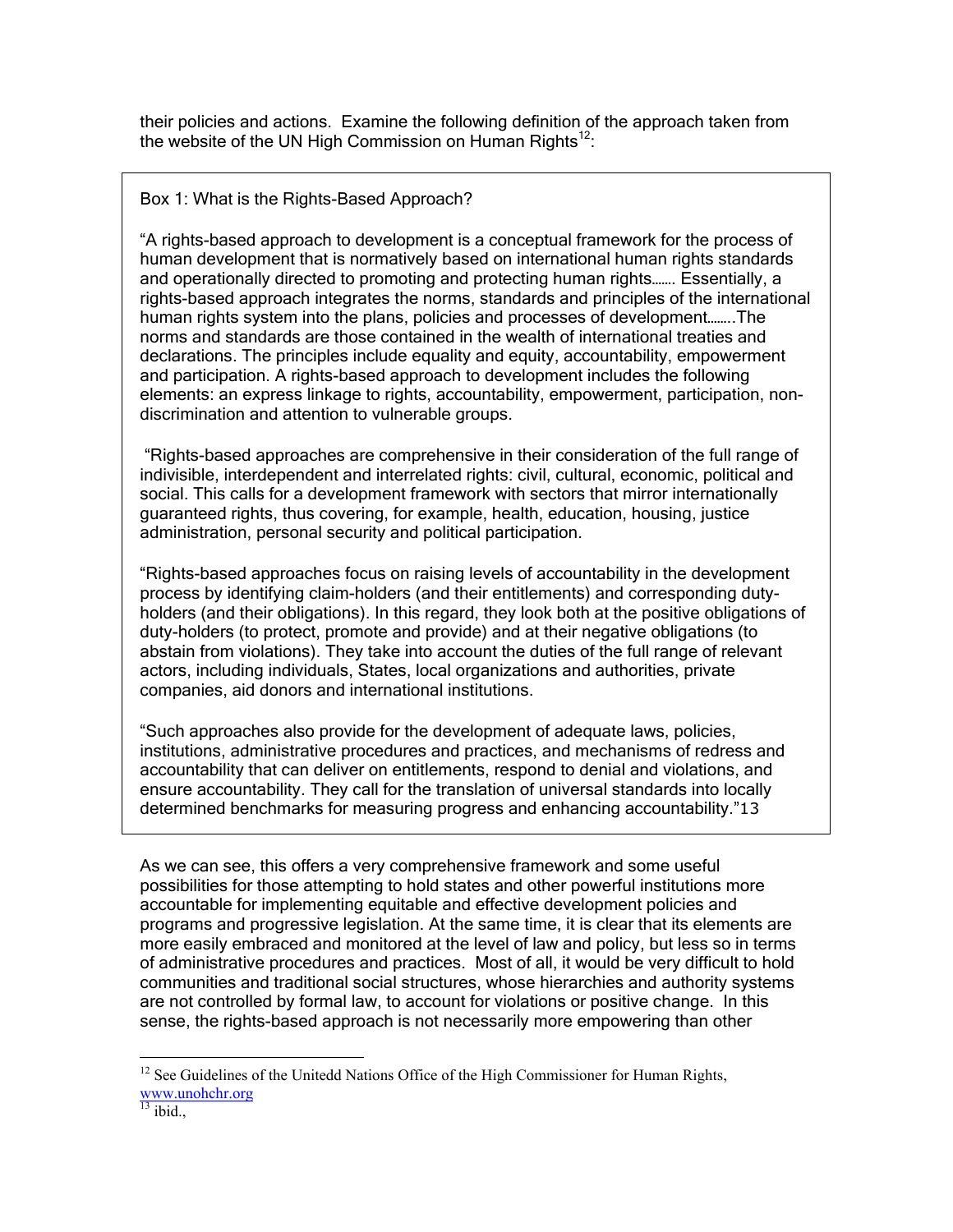strategies in moving from formal to substantive equality, though that is one of its intentions. The example of the development of gender-sensitive school textbooks, while the drop-out rate for girls remains high or Dalit children are made to sit outside the classroom - due to factors largely unrelated to schools and textbooks - is a good example of this gap. The right to education for all is guaranteed by Indian law and policy, but is in fact mediated by intersecting institutions like the family, clan, caste, economic status, and so forth.

In other words, the rights-based approach as currently articulated by donors does not adequately or explicitly place the analysis of social power, and strategies to shift power relations, at the center, though its principles certainly emphasize such analysis. It is also unclear how the rights-based approach is superior to its predecessors – what is the added value? – over the awareness-building/empowerment/organizing approaches that many of us used decades ago in our grassroots work, though rights-approach advocates acknowledge these as the foundations from which it has sprung.<sup>14</sup> The only advantage appears to be that many traditional NGOs, engaged in poverty alleviation or sustainable development work, and who did not explicitly incorporate power analysis and rights into their approaches, are now compelled to do so at least in their rhetoric.

#### Rhetoric or practice?

This brings us to the other way in which rights go wrong: the *rhetoric* has assumed greater importance than the practice. Writing proposals and progress reports that are liberally sprinkled with the language of the rights–approach – viz., "claim-holders", "dutybearers", "assertion", "violations", etc. etc. – has become vital to mobilizing resources from donors that have adopted the approach. Old approaches are often rebottled in the rights rhetoric. And the obverse of this phenomenon is the dismissal of even the most impressive empowerment strategies and movements because they do not package their work in the rights language<sup>15</sup>. This is a worldwide phenomenon - as one activist from an organization that has mobilized hundreds of Kenyan women to claim their land rights from tribal councils after being widowed by AIDS put it: "They tell me that I must use the 'rights-based' approach. Is not our work rights-based unless we use that word? Is our work not rights-based because we have changed only the customary inheritance system, and not some written law?"<sup>16</sup>

#### Rights vs Justice - respecting other discourses

 And this brings us to the most troubling dimension of the rights discourse and the way the rights-based approach is interpreted. The experience of grassroots activists from India and other parts of the world shows that in many cultural contexts, the translation of several words at the center of the rights approach is problematic for people and communities on the ground. In India, for instance, terms like "haq" and "adhikaar" are loaded, and in the more feudal contexts in which highly marginalized and oppressed people live, they could trigger premature and aggressive repression of their struggles for change. In my own experience, poor women often preferred the terminology and tools of negotiation ("unko samjhayenge" "nyay maangenge" "unki zimmedari samjhayenge"), because their reality involved constantly negotiating and re-negotiating their power. They

 $14$  ibid.

<sup>&</sup>lt;sup>15</sup> Personal communications of a range of grassroots activists and community-based organizations with whom the author has interacted over the past two years.

<sup>&</sup>lt;sup>16</sup> Identity withheld at speaker's request